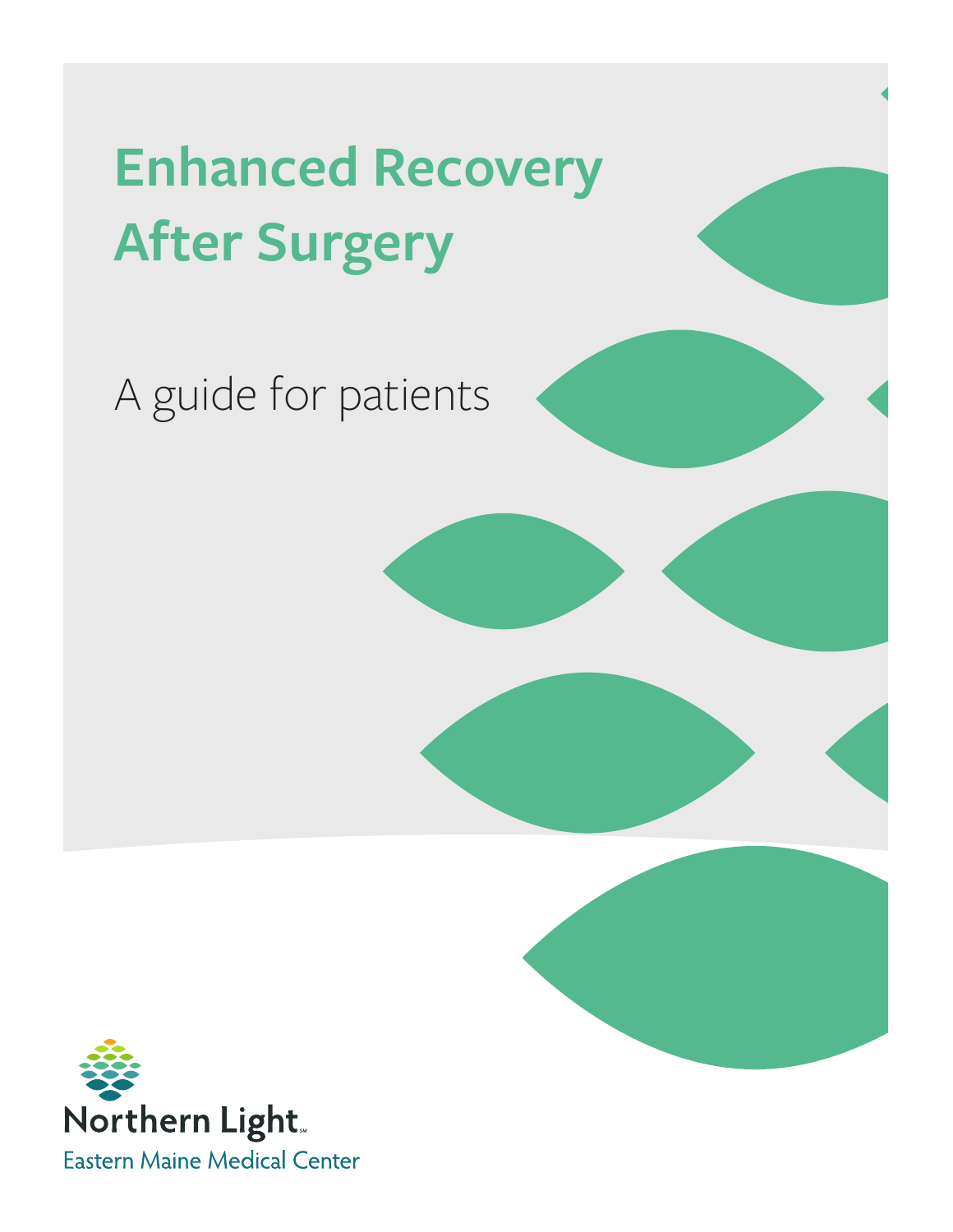## Patient Education Booklet **Your Guide to Colorectal Surgery**



We care about your surgical success. We have teamed up with the Agency for Healthcare Research and Quality (AHRQ), in conjunction with the Johns Hopkins Medicine Armstrong Institute for Patient Safety and Quality, to offer you enhanced education and information to prepare you for surgery. We hope this guide will assist you every step of the way while you're in the hospital and after your surgery.

Patient Name:

Surgeon Name:

Preparing for surgery can feel overwhelming. You may be receiving a lot of information. It is important to remember that every patient is different. Your care team will tailor your recovery program to your needs and your surgical team is here to help you from beginning to end.

### Let's get started with your preparation for surgery!

Please read this booklet as soon as you are able, and bring it with you to all of your appointments and hospitalizations. It is important for you, your family, and your friends to understand what to anticipate so that everyone can fully participate in your recovery.

#### **Frequently Used Phone Numbers**

| Northern Light Eastern Maine Medical Center (main line) | 207.973.7000 |
|---------------------------------------------------------|--------------|
| Northern Light Surgery                                  | 207.973.8881 |
| Northern Light Surgery and Trauma                       | 207.973.4949 |
| Northern Light Wound and Ostomy Nurse                   | 207.973.4024 |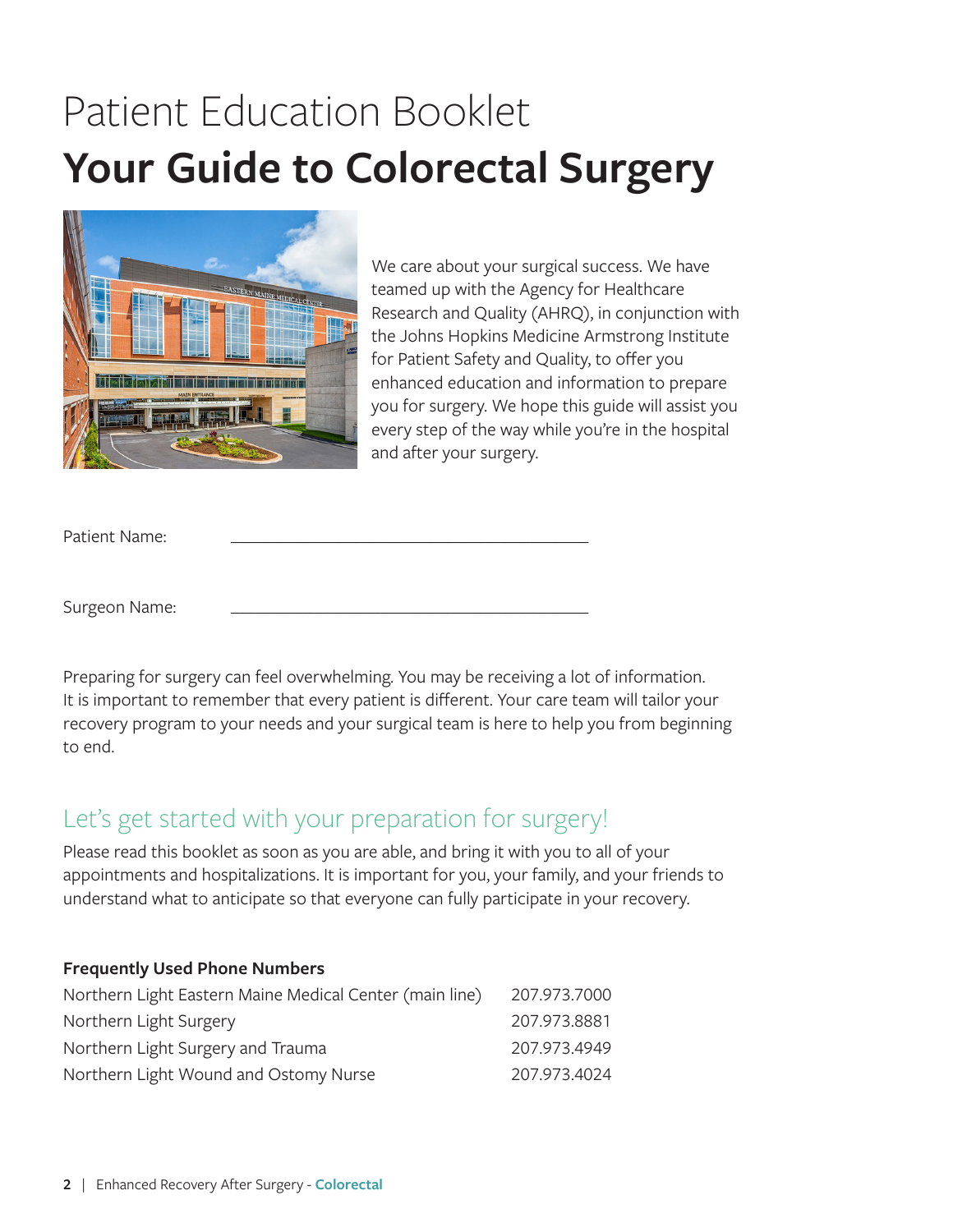### **This booklet includes details about:**

**Contents:**

| 1. Getting ready for your surgery            |
|----------------------------------------------|
| 2 What to support on the day of current case |

- 2. What to expect on the day of surgery and while you are recovering in the hospital
- 3. Planning for recovery and going home after surgery
- 4. What to expect once you are home

#### **Important Contact Numbers 2 Preparing for Surgery 4 Surgery Day 5 Going Home 7**

**Your Checklist 10 Your Notes 12**

**You are part of the team!**

For best results, you want to be at your optimal health! This will help with healing and getting you back to your normal routine as soon as possible.

### As soon as you know you are scheduled for surgery:

- Start walking for 20 minutes, three times a week. This helps with a better recovery and a quicker return home.
- **Stop Smoking! Smoking increases your risk of complications after surgery and your wound may not heal as well.**
- Abstain from alcohol as soon as you know you will have surgery. Alcohol consumption increases your risk for surgical site infection after your surgery.
- We recommend that you stop smoking and drinking any type of alcohol for at least four weeks prior to your surgery.
- Increase your protein intake and or drink protein shakes.
- If your surgeon has indicated you will have, or may have an ostomy, begin reviewing the ostomy literature provided to you by your surgeon's office.

## Ask Questions!

Please write down questions you have and be sure to ask your surgical team when you see them, or call their office. Use the summary checklist on page 8 as a guide to what you need to do to prepare for your surgery and recovery after surgery.

## What to Expect – Why Prepare?

Preparing for surgery can be overwhelming. Know that your team is here to help from beginning to the end of your stay.

You will be a part of the Enhanced Recovery After Surgery (ERAS) care path. This is an evidence-based program with a pathway for each phase of your care before, during, and after surgery. The more prepared you are, the better your recovery will be, and the quicker you can return home to your normal routine.

You are a part of the team and your participation is crucial to your recovery.

This education book is to guide you through preparing for surgery and recovery. Please read and follow the instructions, and bring this book with you to the hospital.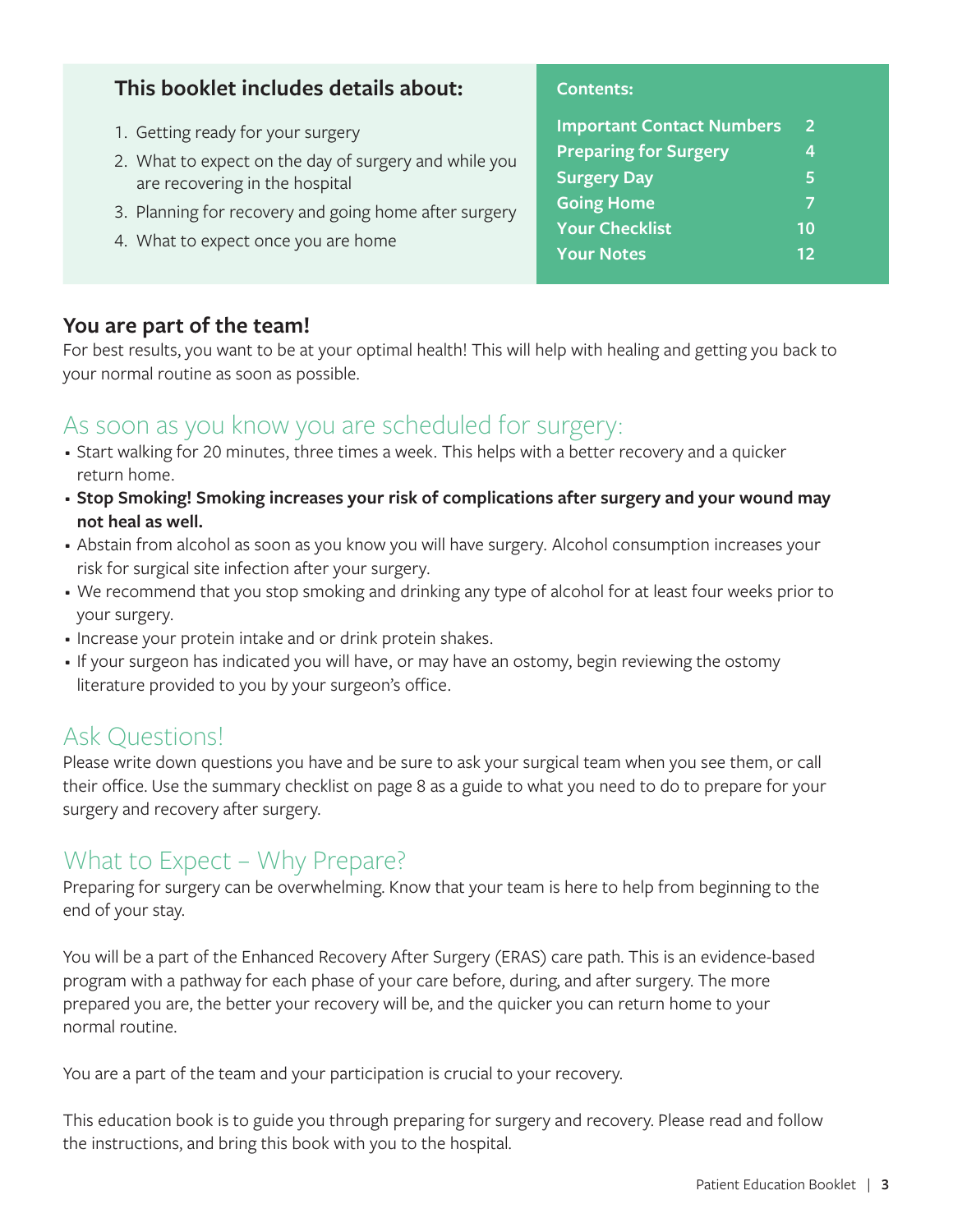## Preparing for Surgery

- Your hospital stay may be from 2 to 4 days (unless the doctor has told you differently).
- No Smoking: If you smoke, we recommend quitting now before surgery. Do not use nicotine products.
- **Resources for Quitting Smoking:** Partners for Tobacco Free Maine: 1-877-786-4986 American Heart Association: 1-800-937-0944 www.AmericanHeart.org
- No Alcohol: Do not drink alcohol 24 hours before surgery. If you drink alcohol, your surgery may be cancelled.

#### **Activity:**

Walk 3 to 5 days a week for 20 minutes a day.

#### **Nutrition:**

Eating well before surgery is important for healing. Strive to eat a healthy diet high in vitamins and minerals. Increase your protein intake with lean meats and protein shakes.

#### **Purchase:**

Buy a 238 gram bottle of Miralax, a 64 oz bottle of Gatorade, Dulcolax, and antibiotics prescriptions (if given) for your bowel prep.

You may also want to buy other clear liquids: Jell-O, popsicles, apple juice, clear broth, coffee, tea, white grape juice, ice tea, lemonade (with NO pulp), coconut water, and white cranberry juice.

#### **Do not drink:**

Red cranberry juice, or any other red, blue or purple drinks just prior to surgery.

#### **Immunonutrition and Carbohydrate Loading**

If your surgeon has indicated you need to use immunonutrition and carbohydrate supplements prior to surgery, you will be provided with instructions on a separate handout. Be sure to follow the directions carefully and call your surgeon's office if you have any questions.

## The Day Before Surgery

Start your **clear liquid diet** when you wake up. If you were prescribed an Immunonutrition supplement, DO NOT drink this today. You will begin this again after surgery once your surgeon says you can have full liquids.

- 1 pm Take 2 Dulcolax tablets
- 3 pm 2 tablets (1000 mg) of Neomycin and 1 tablet (500 mg) of Flagyl (metronidazole)
- 4 pm 2 tablets (1000 mg) of Neomycin and 1 tablet (500 mg) of Flagyl (metronidazole)
- 5 pm Mix the MiraLax bottle with the 64 oz Gatorade Drink 8 ounces every 10-20 minutes until it's gone. Sip slowly. If you experience nausea, take a 45 min break and resume again.

9 pm Take 2 Dulcolax tablets

10 pm Take the last dose of Neomycin and Flagyl

If you have persistent nausea or vomiting, call the surgical office. An anti-nausea medication may be prescribed for you.

## The Night Before Surgery

- **Drink clear liquids!** You may continue to drink clear liquids up until 2 hours before surgery. Drink nothing else. No milk or cream.
- **Showering** Use half of the bottle of soap you received from the office, wash from the neck down.
- **Do not shave your abdomen (belly) area.**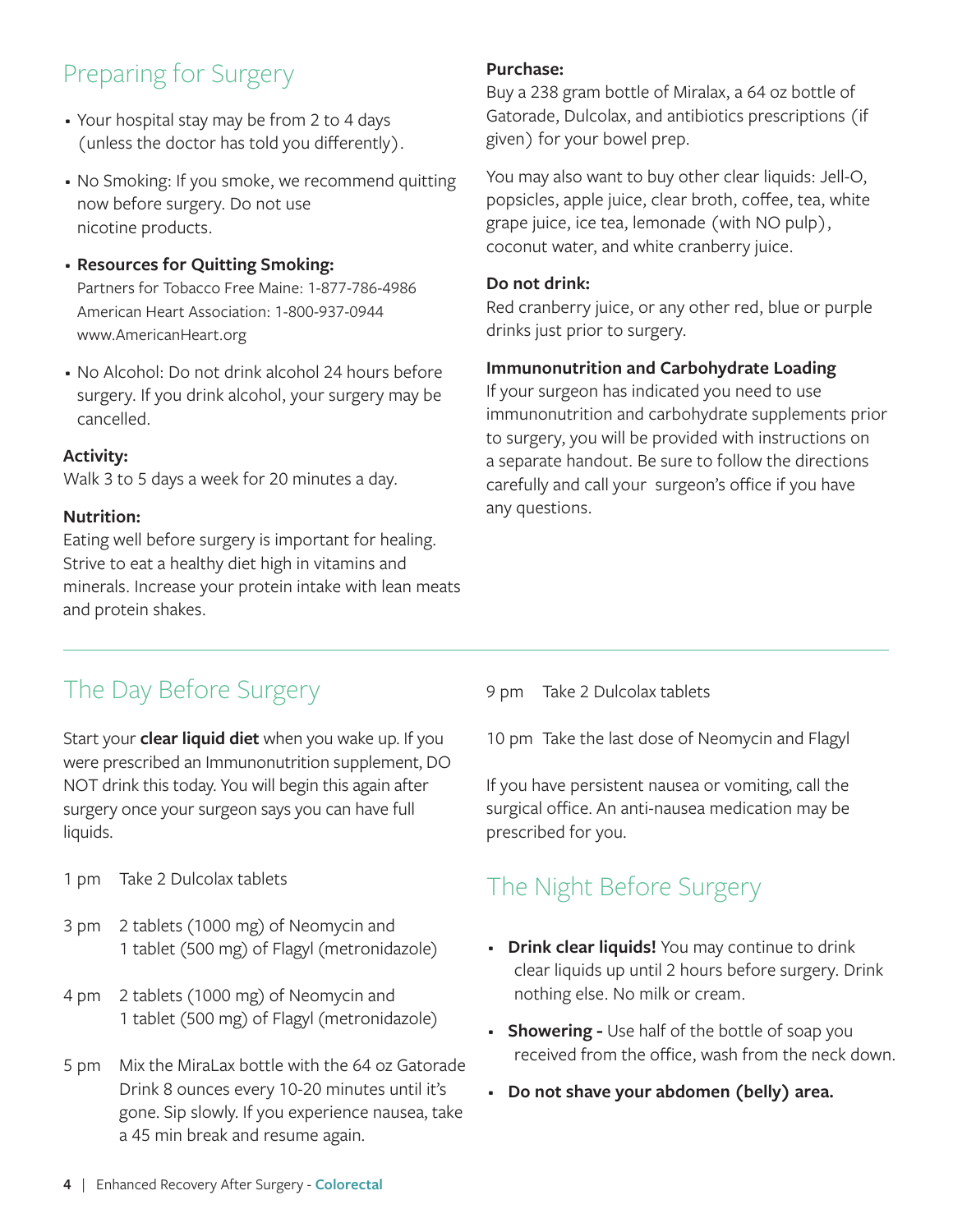# Surgery Day

## The Morning Of Surgery

Take another shower with the other half of the bottle of soap. Use a clean towel and clean clothes.

• Take the medications that you discussed with the Anesthesia nurse.

## What to Bring in the Hospital

- A pack of gum or hard candy for after surgery
- Glasses, hearing aids, toiletries
- Advanced directive (optional)
- This Patient Guide
- Leave jewelry at home except a wedding band, which is ok to wear

## Arriving at the Hospital

- You may park in the garage or use our free valet parking at the Main Entrance.
- Once you enter the main lobby, the elevators are on the right, across from the staircase.
- Go to the **third floor** and follow the signs to **Surgical Patient Reception.**



## Pre-Surgery

- Once you check in, the nursing tech will come out and get you. Your family member can go to the presurgery room with you.
- You will be weighed and your vital signs taken.
- You will change into a hospital gown and be given a pair of socks.
- You will meet your Anesthesia team, your Surgeon and the operating room Nurse.
- An intravenous catheter (IV) will be placed in your hand or arm.
- You will be given preemptive pain medication and anti-nausea medication.
- This is where you will have an epidural placed if needed.
- You will be given an injection of heparin with a very small needle to help prevent blood clots.

## Operating Room

#### **The team will bring you to the operating room on a stretcher**

- Your family will go to the waiting room.
- You will get medicine in your IV and a mask with oxygen will be placed over your nose and mouth.
- You will drift off to sleep.

## Recovery Room

- You will wake up from anesthesia.
- You may have a small catheter in your bladder constantly emptying your urine.
- It is important to take deep breaths and cough.
- If you are not nauseous you may have sips of water.
- The surgeon will talk with your family to let them know how you are.
- One person can visit you in the recovery room when you are ready (usually in 60-90 min).
- If you are in the recovery room longer than 2 hours (due to room availability), it is important to start moving around and sitting on the edge of the bed.
- After 2 hours you can start chewing gum as long as you are not feeling nauseous.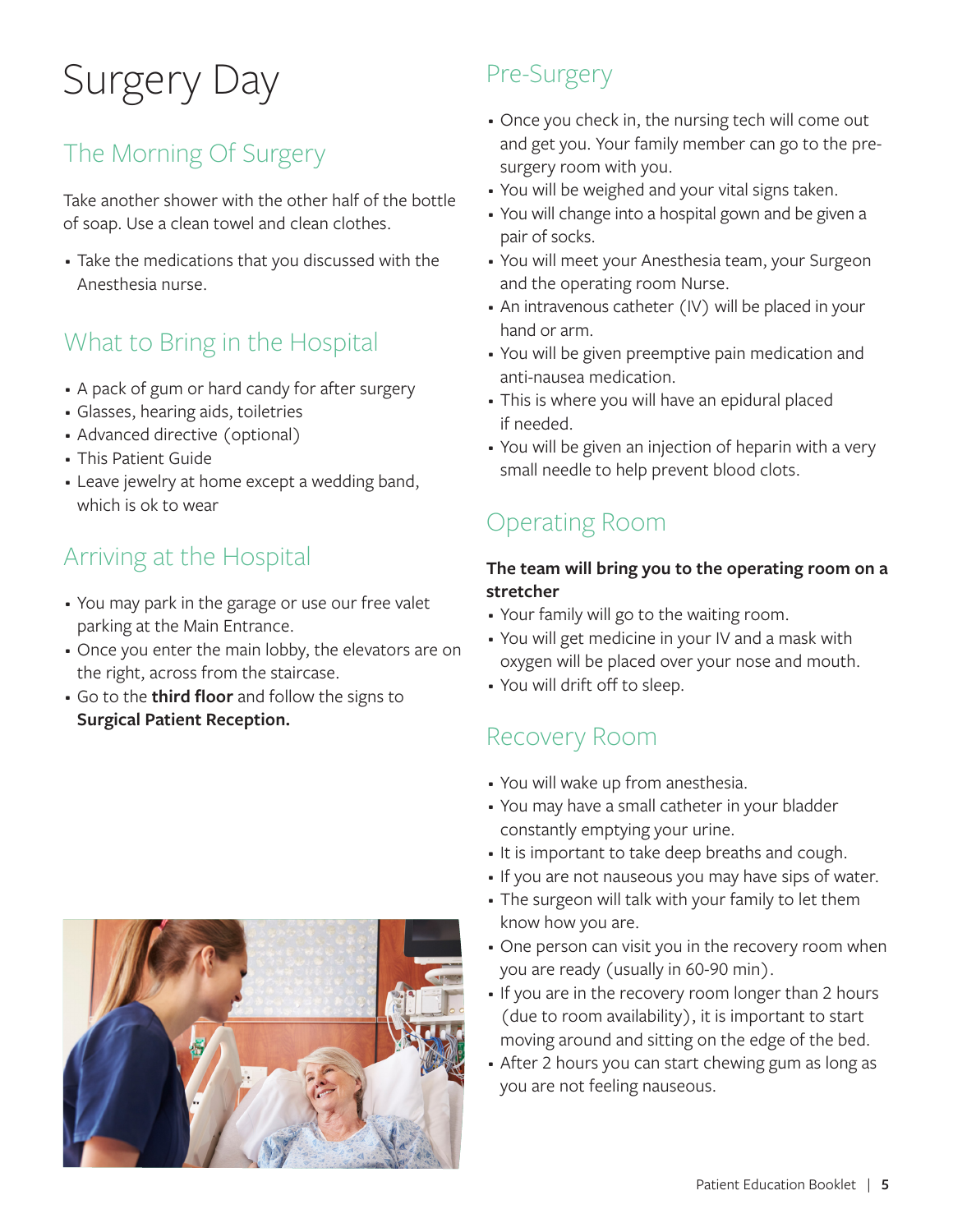## Your Room in the Surgical Unit

- Once you are moved to your room, your family can join you.
- You can continue to drink sips of clear liquids and chew gum. This stimulates gastric juices. and gets you ready to start eating quicker.
- You will be able to sit on the edge of the bed and sit in a chair that night.
- You will use a pain scale of 1 to 10. 1 to 3 is little pain, 4 to 6 is moderate pain, and 7 to 10 is severe pain.
- You will have pain medications around the clock that are **non-narcotics**. You can have something stronger if needed.
- You will experience some pain regardless of the medications. The more you **walk**, the better you will feel, and the quicker you can go home.
- We want to **minimize** narcotics, as they cause constipation and nausea. This can prolong your stay in the hospital.

## During your stay

It is very important to get out of bed, sit in a chair, and walk multiple times a day! **The next few days, stay out of bed for 6 hours** (total) **in the chair and walk 3-5 times each day,.**

Any time you get up, if you feel weak, dizzy, have known balance issues or a prior history of falling, have your nurse help you.

#### **Massaging sequential compression devices**

• Wear at all times except when walking! This prevents blood clots which can be dangerous and detrimental to your recovery.

#### **Incentive Spirometer / Cough and Deep Breathing**

- Use the incentive spirometer to do deep breathing exercises. This is a machine that helps you expand your lungs and helps prevent pneumonia while you are in the hospital.
- Your nurse will show you how to do these lung exercises. It is very important that you do these several times each hour while you are awake.

#### Diet

Your diet will start with clear liquids and progress to full liquids then to a light diet as long as you are free from nausea.

#### **Possible Side Effect:**

Some patients may experience what is called an "**ILEUS.**" This is when the bowels are "sleeping" and are not working quite yet. This may manifest as bloating, nausea, vomiting and intolerance to food. If you feel this at any point, you should limit or stop your current diet as recommended by your care team. This is not necessarily a worrisome event and should resolve with time. If you do experience an ileus you may have a small tube inserted in your nose to drain stomach fluids.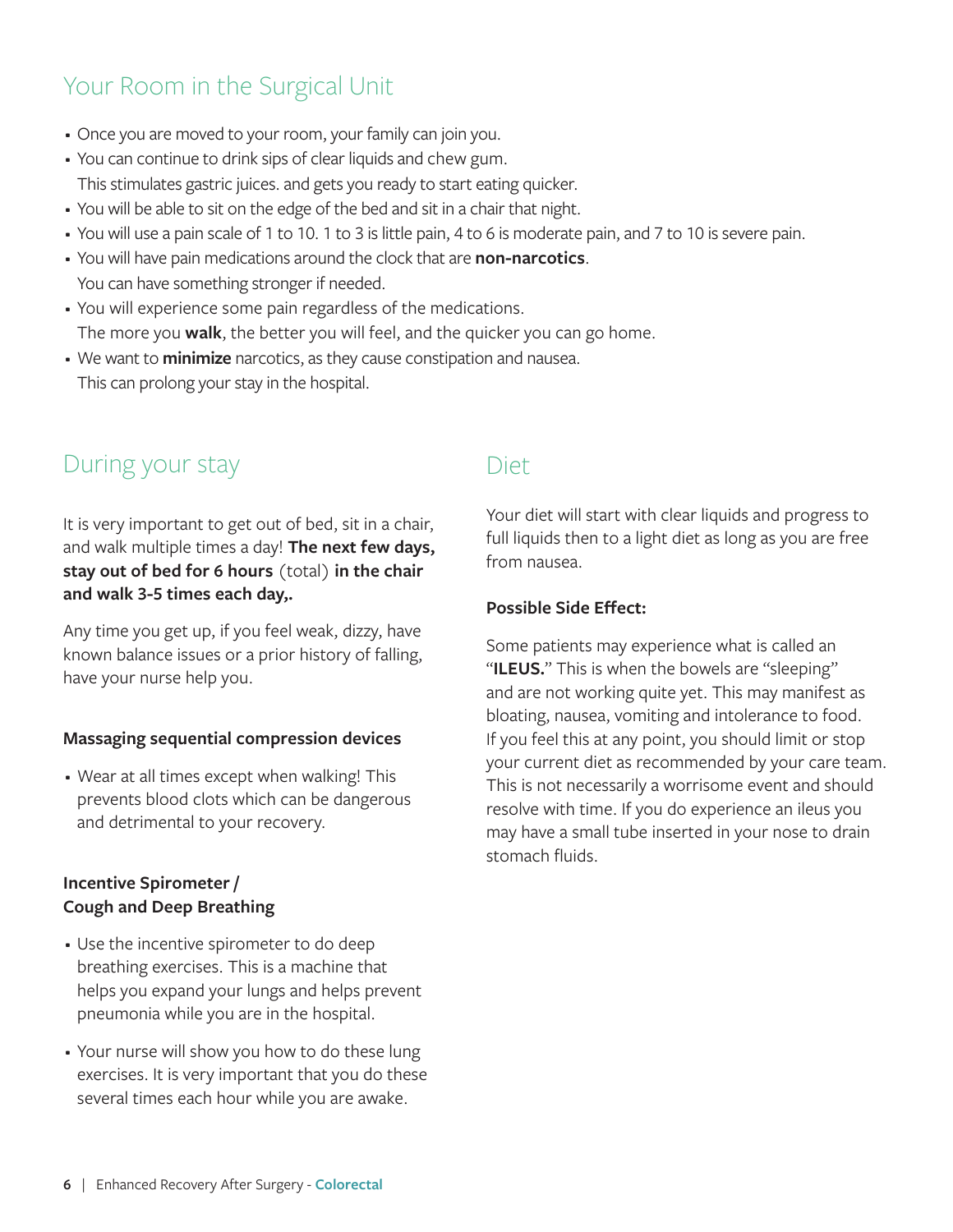## Going Home

## Discharge

#### **You will go home when you are….**

- Free of nausea and vomiting
- Walking
- Passing gas or had a bowel movement
- Experiencing good pain control with oral pain meds

#### **Questions After You Leave the Hospital**

Once you are discharged, you may call 973.7000 and ask for your surgeon's office.

#### **Call Your Surgeon If You Experience Any of These Symptoms:**

- Fever higher than 101.5
- Your wound is RED and more painful or has drainage
- You are vomiting and can't keep fluid down
- If your pain is worse

**Eat:**

• If you have lower leg swelling, or calf pain

#### **General Instructions And Concerns At Home:**

**Wound Care:** It may be slightly red and tender or have some bruising which is expected. You may have some small bandages on the incisions called Steristrips. You may shower with these and they tend to fall off or peel on their own within two weeks. If you have staples in your incision, these will be removed during your follow up appointment, usually in 10-14 days. Do not scrub your incisions. Gently wash the area and let water run through it.

 $m<sub>1</sub>$ 

**Bowel movements:** Erratic bowel movements are common after your surgery. You may have loose stools one day and have constipation on another day. This should stabilize within a few weeks.

**For constipation:** Try to increase fluid intake. Over the counter stool softeners such as Docusate are ok to take especially if you are taking narcotics for pain

**For loose stools:** Eat bulky foods like bread, peanut butter and bananas.

**Activity:** It is ok to walk around the house and go up and down the stairs. However, avoid activity that puts pressure and pain on your abdomen such as sit-ups and sexual intercourse. Avoid lifting objects >10-15 lbs. for 4 to 6 weeks. **Avoid driving until you are no longer taking narcotic pain medications.**

**Fatigue is common** after surgery and you may find that you need to take extra naps. This is normal and you will slowly build your strength back in a few weeks.

**Bathing:** You may shower as permitted by your surgeon. Do not swim or soak in a tub for two weeks after your surgery.

**Appetite and Post-Surgery Diet:** It is not unusual to lose 10-15 pounds after surgery and to have a decreased appetite. This will stabilize in 3-4 weeks.

- Eat a soft diet and increase over time
- Eat high protein foods and nutritional drinks
- Drink 8-10 glasses of fluids per day.

## **Do Not Eat:**

For the first couple of weeks, avoid greasy food, spicy food, carbonated beverages, and raw fruits, and vegetables.

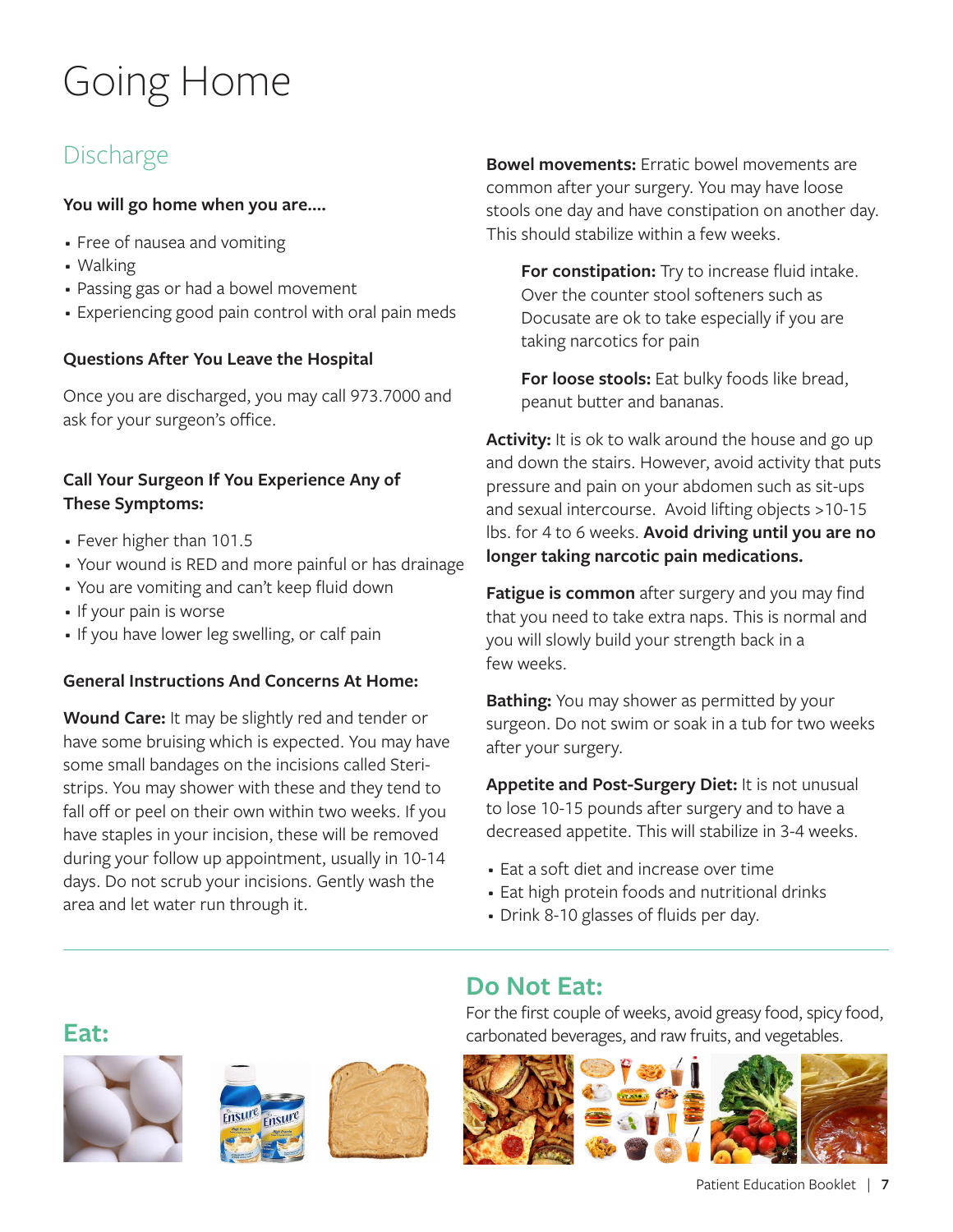## Summary Checklist For Your Surgery

Patient Name: \_\_\_\_\_\_\_\_\_\_\_\_\_\_\_\_\_\_\_\_\_\_\_\_\_\_\_\_\_\_\_\_\_\_\_\_\_\_\_\_\_\_\_ Surgeon: \_\_\_\_\_\_\_\_\_\_\_\_\_\_\_\_\_\_\_\_\_\_\_\_\_\_\_\_\_\_\_\_\_\_\_\_\_\_\_\_\_

| Check<br>when done | Actions to Take <b>Before</b> Surgery                                                                                                                                                                           |
|--------------------|-----------------------------------------------------------------------------------------------------------------------------------------------------------------------------------------------------------------|
|                    | 1-2 Days Before Surgery                                                                                                                                                                                         |
|                    | Receive phone call from the Anesthesia office to remind you what time to arrive for your<br>surgery, review medications to take the day of surgery, go over health history and answer<br>last-minute questions. |

 $\Box$ Have all prescriptions, supplies, and clear liquids needed for your bowel preparation.

 $\Box$ Have your soap from the office for your skin preparation/shower.

#### **One Day Before Surgery**

 $\Box$ Start Clear Liquid diet, bowel prep and take antibiotics as instructed. No solid food: clear liquids only!

- $\Box$ The night before your surgery, shower and use the soap  $(\frac{1}{2})$  the bottle) following the instructions for proper use.
- Put clean sheets on your bed and wear clean pajamas.  $\Box$

#### **Morning of Surgery**

- $\Box$ Shower and use the other  $\frac{1}{2}$  of the bottle of soap.
- $\Box$ Take medications as instructed. Clear liquids ONLY.
- $\Box$ Do not drink anything two (2) hours before surgery.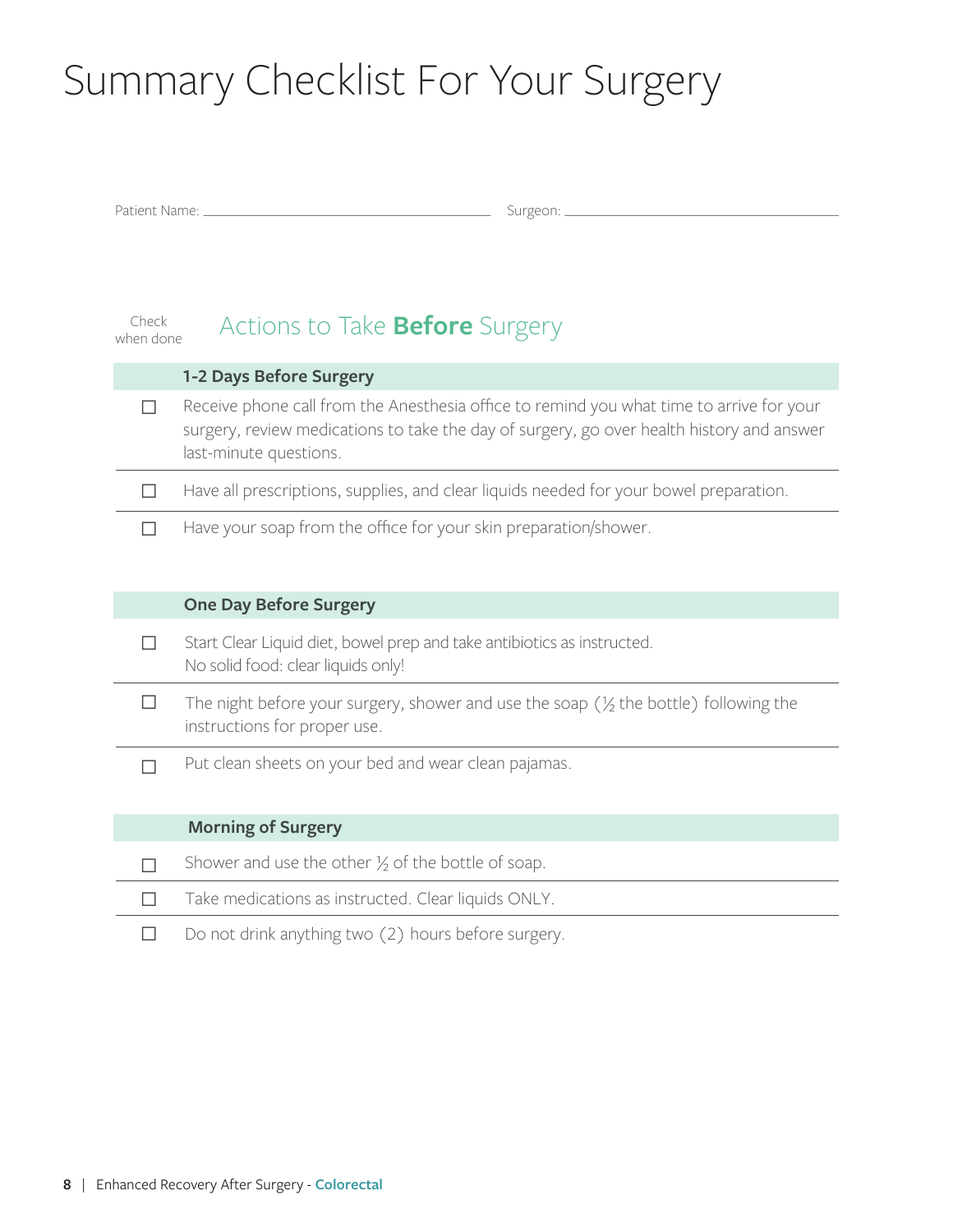| Check     | A |
|-----------|---|
| when done |   |

## Actions to Take **Right After** Surgery

| Oxygen                           | Keep the oxygen placed in the recovery room for 24 hours.<br>This helps you to heal.                                                                                            |
|----------------------------------|---------------------------------------------------------------------------------------------------------------------------------------------------------------------------------|
| Mobility                         | Two hours after your surgery is over, sit on the edge of the<br>bed, try to take a few steps, and sit in a chair. Wear your<br>sequential compression device (SCD) when in bed. |
| Incentive Spirometer             | Use this machine to perform deep breathing exercises each hour<br>while you are awake.                                                                                          |
| Diet to stimulate<br>your bowels | Start taking sips of clear liquids, if you have no nausea.<br>You may chew gum and suck on hard candy three times a day.                                                        |
| Pain management                  | Scheduled medications will be given to you to manage your pain.<br>If you are concerned about pain, talk with your nurse.                                                       |
| Urinary catheter                 | You may have a catheter in your bladder that drains urine for a<br>day or two.                                                                                                  |

#### Actions to take the **First Day** After Surgery Check

when done

| Mobility             | Spend at least 6 hours out of bed. Walk in the hallway at<br>least 3 to 5 times. Wear your sequential compression<br>device (SCD) when in bed. |
|----------------------|------------------------------------------------------------------------------------------------------------------------------------------------|
| Incentive Spirometer | Continue to use this machine to do deep breathing exercises.                                                                                   |
| Diet                 | Drink clear liquids as you feel up to it. You can continue to chew<br>gum. You may be offered full liquids if you have no nausea.              |
|                      | If your surgeon says an Immunonutrition drink is right for you, be sure<br>to drink as much of each one when they arrive on your tray.         |
|                      | You may be disconnected from the intravenous fluids if you<br>are drinking well. Ask your nurse if it has not been done.                       |
| Pain management      | Scheduled medications will be given to you to help manage your<br>pain. If you are concerned about pain, talk with your nurse.                 |
| Urinary catheter     | Your urinary catheter may be removed. Ask if it is not addressed<br>by your care team.                                                         |
| If with an ostomy    | Participate in your ostomy care. Work with your nurse to<br>understand how to care for yourself after discharge.                               |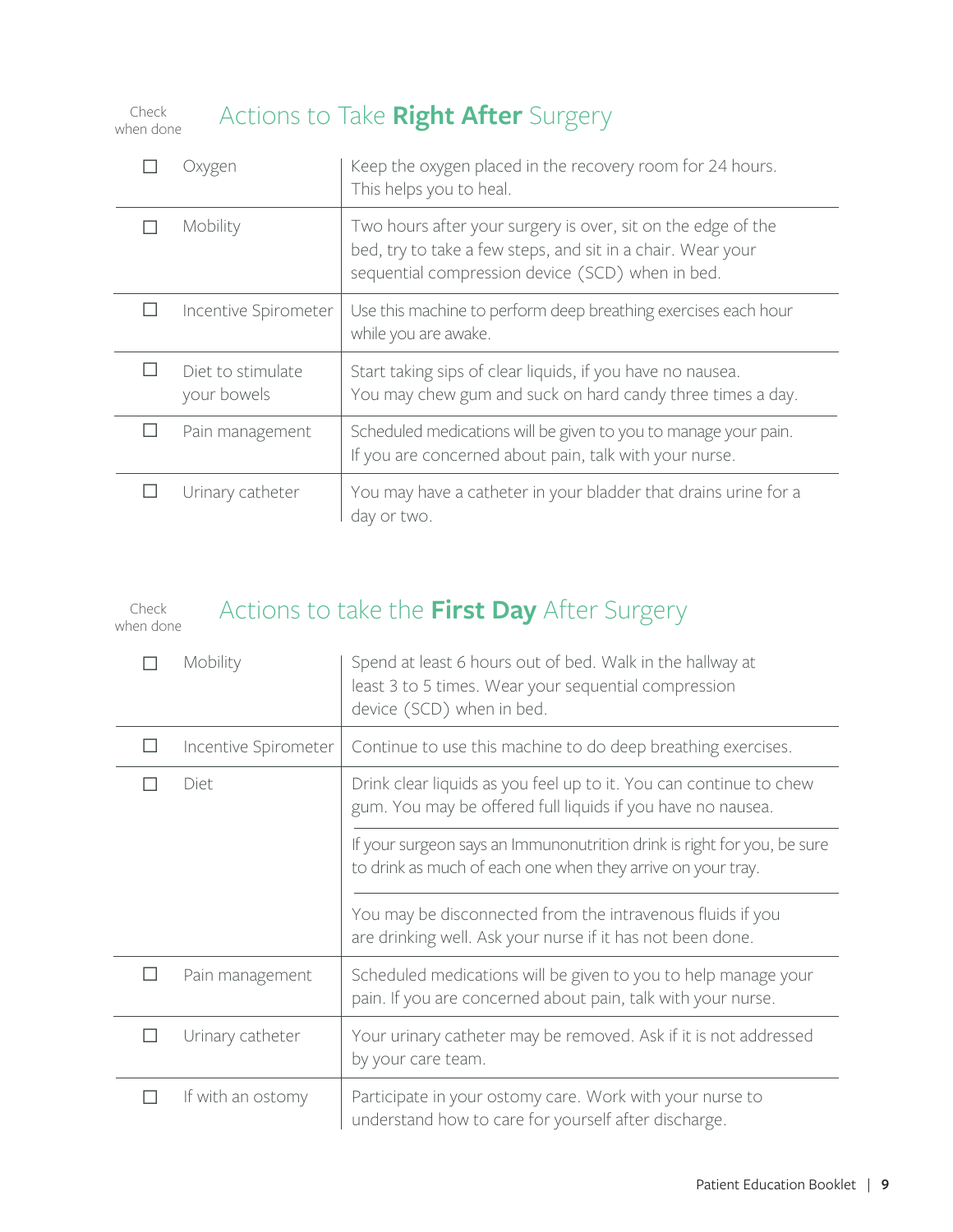| Check<br>Actions to Take the <b>Second Day</b> After Surgery<br>when done |                      |                                                                                                                                                                                        |
|---------------------------------------------------------------------------|----------------------|----------------------------------------------------------------------------------------------------------------------------------------------------------------------------------------|
|                                                                           | Mobility             | Spend at least 6 hours out of bed in the chair. (Eat your meals in the chair.)<br>Walk at least 3 to 6 times in hallway. Wear your sequential compression<br>device (SCD) when in bed. |
|                                                                           | Incentive Spirometer | Continue to use this machine to do deep breathing exercises.                                                                                                                           |
|                                                                           | Diet                 | You will be placed on a full liquid diet. Some patients advance to a soft diet if<br>tolerating full liquids.                                                                          |
|                                                                           | Pain management      | Scheduled medications will be given to you to manage your pain.<br>If you are concerned about pain, talk with your nurse.                                                              |
|                                                                           | Urinary catheter     | Your urinary catheter will be removed if not already done.<br>Please ask your nurse if not addressed.                                                                                  |
|                                                                           | If ostomy            | Learn how to empty your ostomy bag (if you have one) and care for the skin.                                                                                                            |
|                                                                           |                      | Learn how to measure ostomy liquid output.                                                                                                                                             |
|                                                                           |                      | Ask your nurse or doctor to tell you what you can do at home to keep from<br>getting dehydrated due to removal of all or part of your colon.                                           |

If you have any questions about preparing for your surgery, please contact your surgeon's office.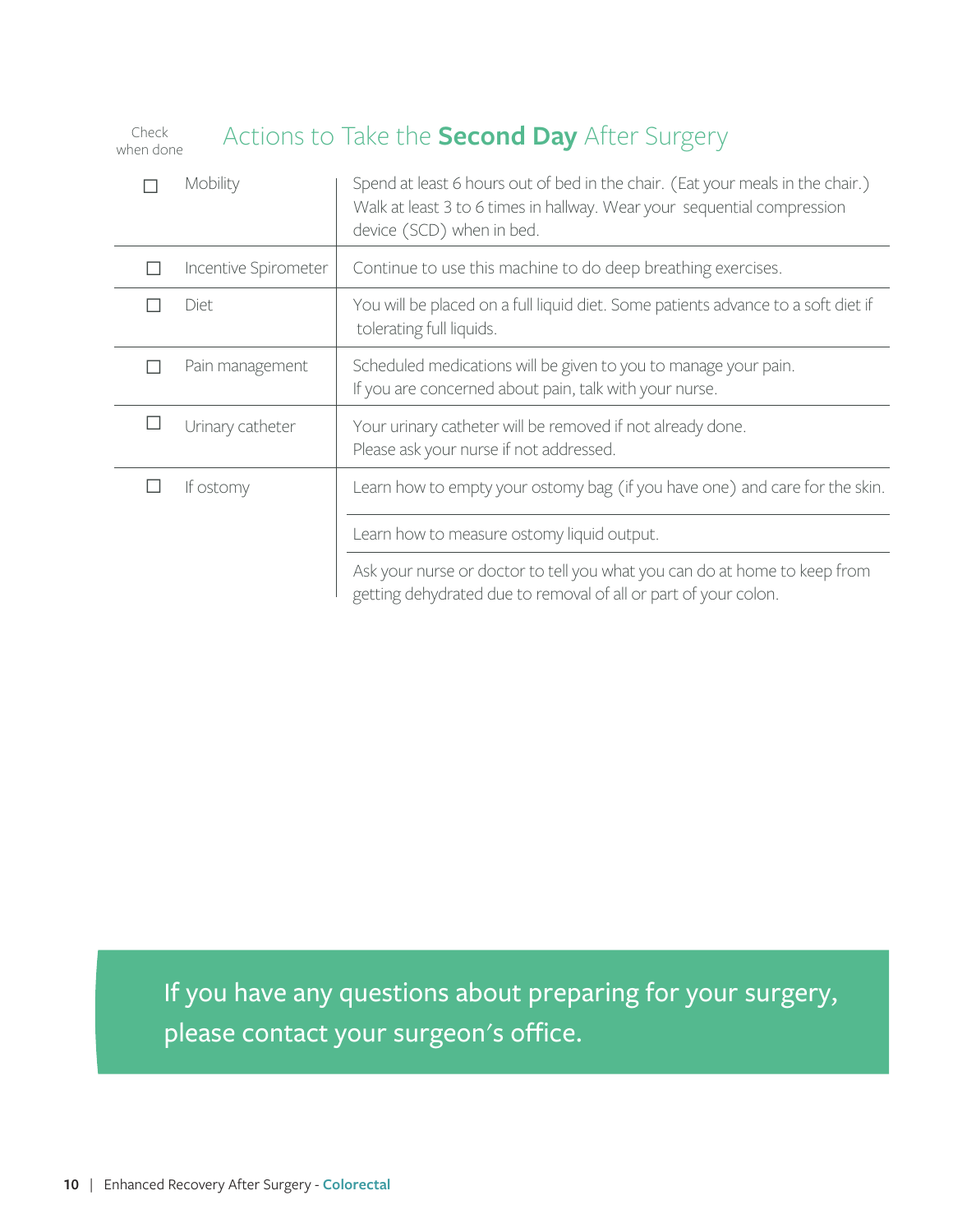Check When Done

## Actions to Take the **Third Day** After Surgery

|        | Mobility                  | Spend much of the day out of bed and walking.                                                                                                                                            |
|--------|---------------------------|------------------------------------------------------------------------------------------------------------------------------------------------------------------------------------------|
| П      | Diet                      | Your diet should be advanced to soft (post-surgical light) diet<br>if you have no nausea.                                                                                                |
| п      | Pain management           | Your pain should be well controlled on oral pain medication.<br>Talk to your care team about how to manage your pain at home.                                                            |
| п      | Discharge planning        | You are ready to be discharged if you are drinking/eating well<br>(no nausea), and passing gas, and your pain is well controlled.                                                        |
| $\Box$ | Discharge<br>instructions | Talk to your nurse about signs and symptoms of infection, and<br>what to do if you think you have an infection.                                                                          |
|        |                           | You may go home with new prescriptions and changes in your<br>medications. Make sure you go through them with your nurse<br>and understand the instructions regarding these medications. |
|        |                           | Drink plenty of fluids at home. Talk to your nurse about what<br>actions you can take to prevent dehydration after you leave<br>the hospital.                                            |
|        | If with an ostomy         | Talk to your nurse about what foods you can eat to make your<br>ostomy output thicker and prevent dehydration.                                                                           |
|        |                           | Demonstrate how to remove and apply a new ostomy bag.                                                                                                                                    |
|        |                           | Check that you have ostomy supplies for use at home. Learn<br>how to order additional supplies so you don't run out of<br>supplies at home.                                              |